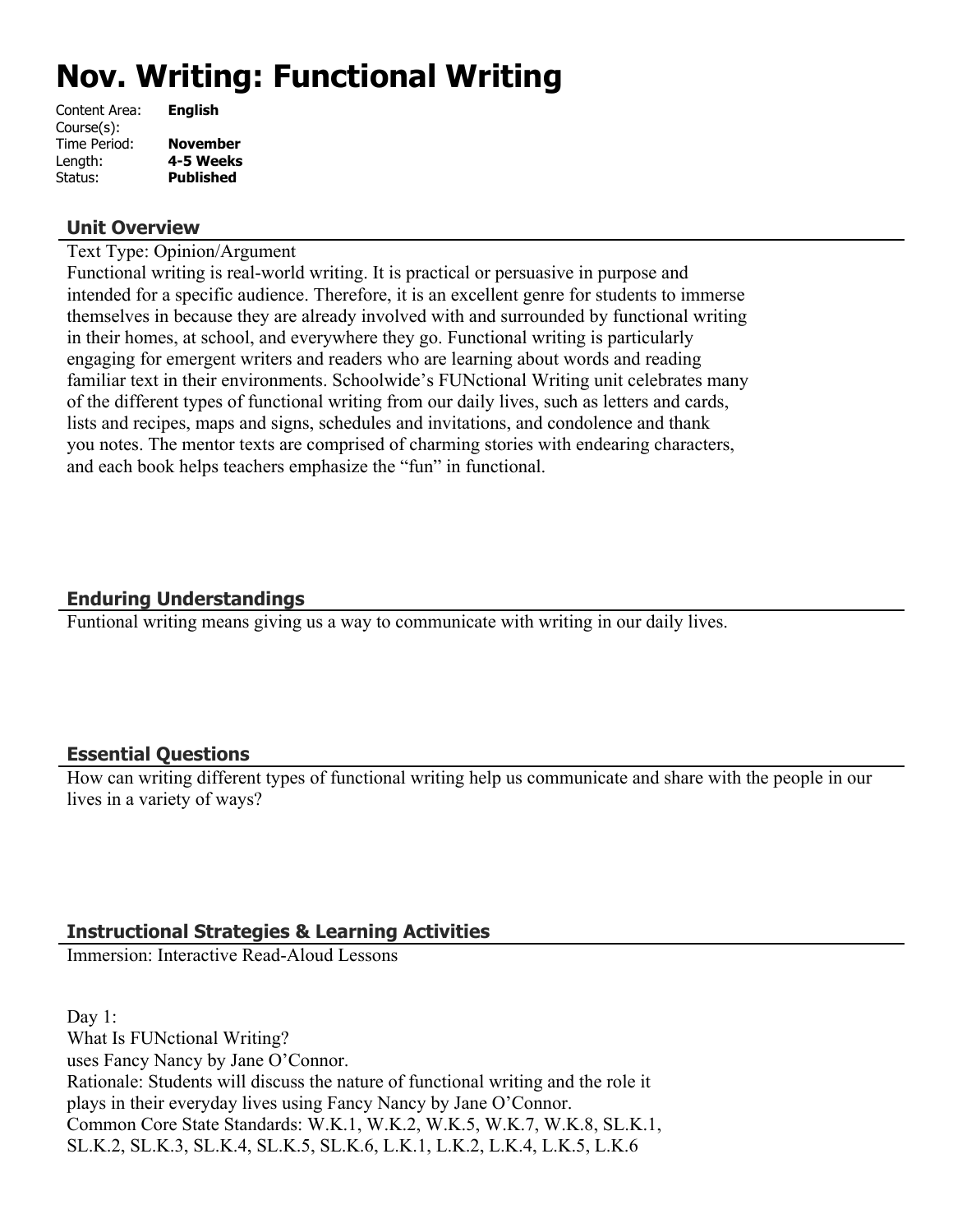Day 2:

A Closer Look at Letters

uses all of the mentor texts from the unit, particularly We Are Best Friends by Aliki.

Rationale: Students will visit the covers and titles of several of the mentor texts to familiarize themselves with the basic format of letters and how they function to help people maintain relationships. Then use Aliki's We Are Best Friends for a read-aloud that highlights how letters function to help people maintain relationships.

Common Core State Standards: W.K.2, W.K.5, W.K.7, W.K.8, SL.K.1, SL.K.2, SL.K.3, SL.K.4, SL.K.5, SL.K.6, L.K.1, L.K.2, L.K.4, L.K.5, L.K.6

Day  $3$ :

FUNctional Writing Uses Pictures

uses Dear Juno by Soyung Pak.

Rationale: Students will use Dear Juno to discuss how letter writers

communicate feelings, opinions, and events with pictures as well as or instead of words.

Common Core State Standards: W.K.1, W.K.2, W.K.5, W.K.7, W.K.8, SL.K.1, SL.K.2, SL.K.3, SL.K.4, SL.K.5, SL.K.6, L.K.1, L.K.2, L.K.4, L.K.5, L.K.6

Day 4:

FUNctional Writing Can Persuade

uses I Wanna Iguana by Karen Kaufman Orloff.

Rationale: Students will listen to and discuss I Wanna Iguana to understand

how writers can use letters to persuade others.

Common Core State Standards: W.K.1, W.K.2, W.K.5, W.K.7, W.K.8, SL.K.1, SL.K.2, SL.K.3, SL.K.4, SL.K.5, SL.K.6, L.K.1, L.K.2, L.K.4, L.K.5, L.K.6

Day 5: FUNctional Writing Is FUN uses The Jolly Postman by Janet and Allan Ahlberg. Rationale: Students will examine the purposes for communicating in writing via letters and other types of mail using The Jolly Postman. Common Core State Standards: W.K.1, W.K.2, W.K.5, W.K.7, W.K.8, SL.K.1, SL.K.2, SL.K.3, SL.K.4, SL.K.5, SL.K.6, L.K.1, L.K.2, L.K.4, L.K.5, L.K.6

Day 6:

FUNctional Writing Surrounds Us

uses My New York by Kathy Jakobsen.

Rationale: Students will use My New York to recognize the presence of functional writing in the world and consider

the practical purposes and uses of such writing in our everyday lives.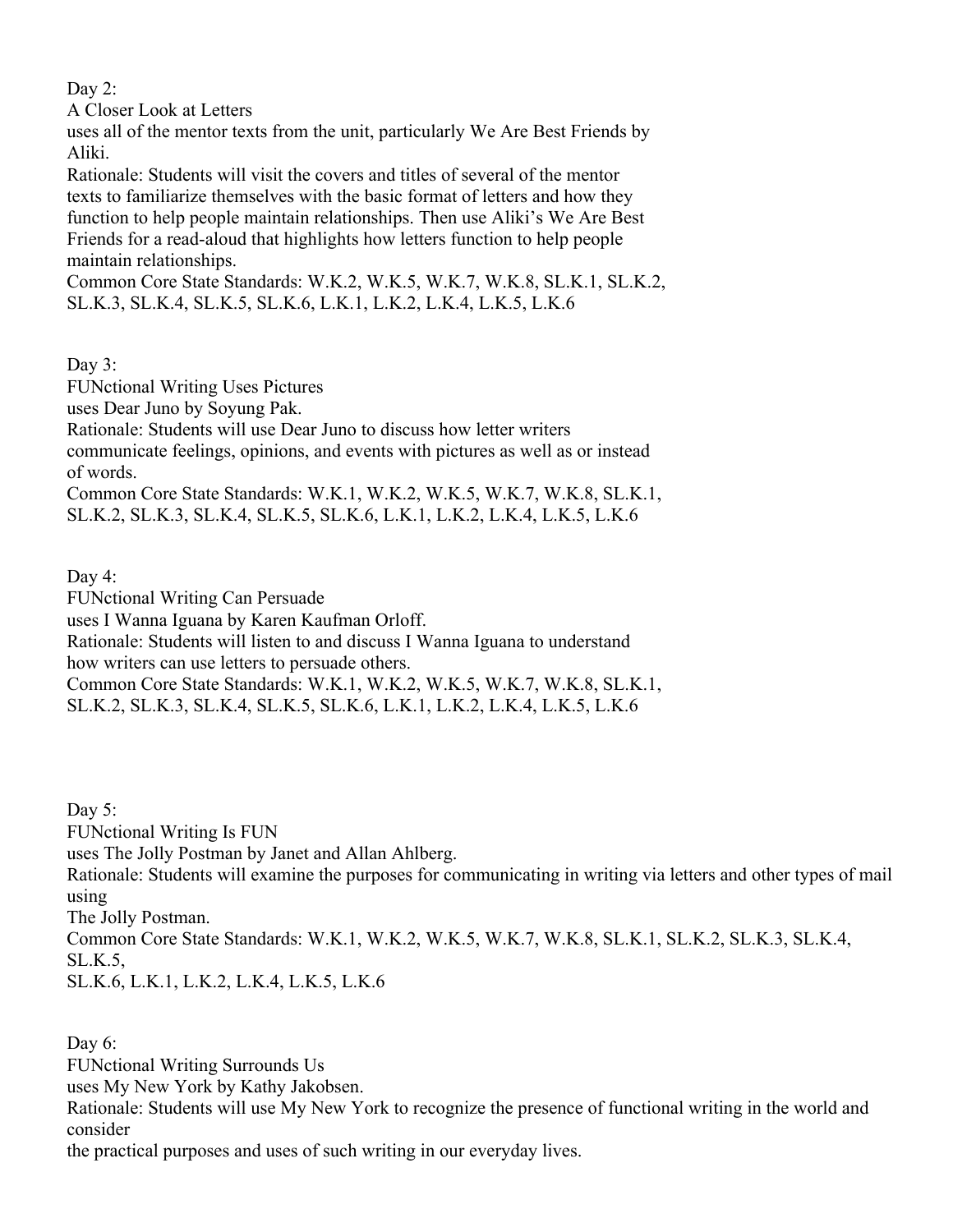Common Core State Standards: W.K.1, W.K.2, W.K.5, W.K.7, W.K.8, SL.K.1, SL.K.2, SL.K.3, SL.K.4, SL.K.5,

SL.K.6, L.K.1, L.K.2, L.K.4, L.K.5, L.K.6

Mini-Lessons

Generating Ideas I: Map Your Ideas

uses My New York by Kathy Jakobsen.

Rationale: Writers create maps to help readers learn about locations, to give directions, and to share interesting information about places that are important to them. Students will consider how maps use pictures and words to

bring places to life for readers and will attempt to create their own maps for readers to use.

Common Core State Standards: W.K.2, W.K.5, W.K.6, W.K.8, SL.K.1, SL.K.2, SL.K.3, SL.K.4, SL.K.5, SL.K.6,

L.K.1, L.K.2, L.K.5, L.K.6

Generating Ideas II: Make a List

uses Bunny Cakes by Rosemary Wells and Fancy Nancy by Jane O'Connor.

Rationale: Lists are functional writings that provide helpful information to readers and serve as useful tools for writers. Students will draw and write lists to generate ideas for writing.

Common Core State Standards: W.K.2, W.K.5, W.K.8, SL.K.1, SL.K.2, SL.K.3, SL.K.4, SL.K.5, SL.K.6, L.K.1,

L.K.2, L.K.4, L.K.5, L.K.6

Generating Ideas III: FUNctional Writing to Give & Get

uses The Jolly Postman by Janet and Allan Ahlberg and Dear Bear by Joanna Harrison.

Rationale: Notes, cards, and invitations are forms of functional writing with which students are familiar. After seeing

how these forms are used in the literature they read, students will attempt writing and illustrating their own. Common Core State Standards: W.K.2, W.K.5, W.K.8, SL.K.1, SL.K.2, SL.K.3, SL.K.4, SL.K.5, SL.K.6, L.K.1,

L.K.2, L.K.4, L.K.5, L.K.6

Generating Ideas IV: Advertise Your Ideas

uses The Jolly Postman by Janet and Allan Ahlberg.

Rationale: Advertisements are functional writings that inform and persuade readers. Students will consider the purpose and design of advertisements in the literature they read and then create an ad of their own. Common Core State Standards: W.K.1, W.K.5, W.K.8, SL.K.1, SL.K.2, SL.K.3, SL.K.4, SL.K.5, SL.K.6, L.K.1,

L.K.2, L.K.4, L.K.5, L.K.6

Generating Ideas V: Write to a Friend

uses The Jolly Postman by Janet and Allan Ahlberg.

Rationale: After investigating how beloved characters use letters to express their feelings and maintain relationships, students will write a similar letter to a friend or family member.

Common Core State Standards: W.K.2, W.K.5, W.K.8, SL.K.1, SL.K.2, SL.K.3, SL.K.4, SL.K.5, SL.K.6, L.K.1,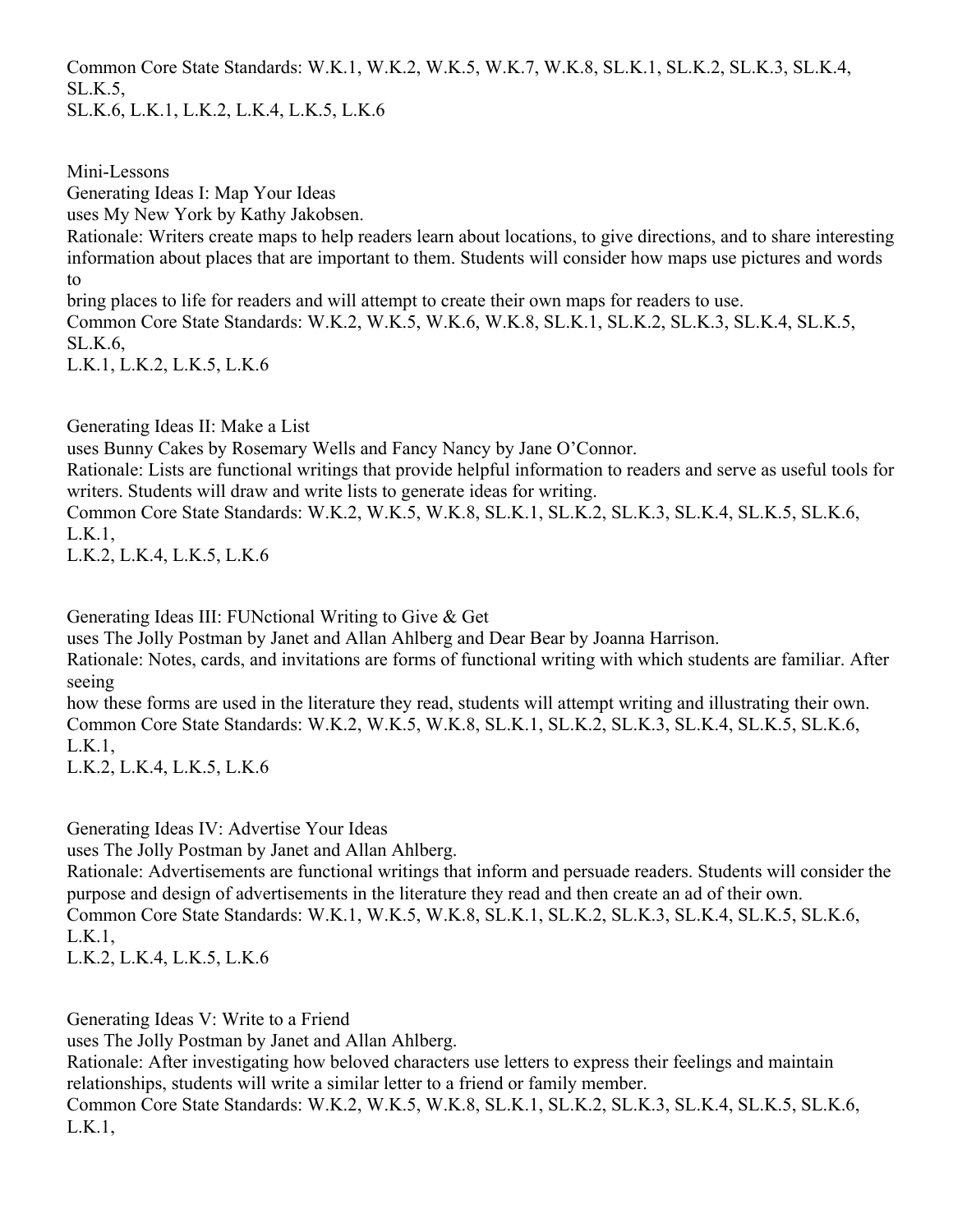Generating Ideas VI: Write What You Want

uses I Wanna Iguana by Karen Kaufman Orloff.

Rationale: Letters are functional writings that writers often use to make requests, state an opinion, or pose arguments. Students will consider how letters can be used to make requests or state opinions and will attempt to

persuade a particular reader via their own letters.

Common Core State Standards: W.K.1, W.K.5, W.K.8, SL.K.1, SL.K.2, SL.K.3, SL.K.4, SL.K.5, SL.K.6, L.K.1,

L.K.2, L.K.5, L.K.6

Selecting: Letter Power!

uses I Wanna Iguana by Karen Kaufman Orloff and Click, Clack, Moo: Cows That Type by Doreen Cronin. Rationale: Selecting a piece to write by considering purpose and audience is an important part of the writing process. Students will choose a thoughtful opinion to compose into a persuasive letter containing reasons as support.

Common Core State Standards: W.K.1, W.K.5, W.K.8, SL.K.1, SL.K.2, SL.K.3, SL.K.4, SL.K.5, SL.K.6, L.K.1,

L.K.2, L.K.5, L.K.6

Drafting I: I Have an Opinion

uses The Jolly Postman by Janet and Allan Ahlberg and I Wanna Iguana by Karen Kaufman Orloff.

Rationale: Persuasive letters are an important form of opinion writing. Students will draft a persuasive letter that

includes a stated opinion with reasons, and they will direct the letter to a particular audience.

Common Core State Standards: W.K.1, W.K.5, W.K.8, SL.K.1, SL.K.2, SL.K.3, SL.K.4, SL.K.5, SL.K.6, L.K.1,

L.K.2, L.K.5, L.K.6

Revising I: Convince Me

uses Click, Clack, Moo: Cows That Type by Doreen Cronin and students' drafts.

Rationale: Persuasive letters include the writer's opinion or request and then reasons for the opinion or request.

Moving from general reasons to more precise ones strengthens persuasive letters. Students will revise their persuasive letters by making their reasons more convincing and less general.

Common Core State Standards: W.K.1, W.K.5, W.K.8, SL.K.1, SL.K.2, SL.K.3, SL.K.4, SL.K.5, SL.K.6, L.K.1,

L.K.2, L.K.5, L.K.6

Revising II: Matching Voice to Purpose

uses Fancy Nancy by Jane O'Connor, I Wanna Iguana by Karen Kaufman Orloff, and students' drafts.

Rationale: Writers use their unique voices to convey emotion, passion, and personality. Students will explore the

use of voice in the mentor texts and attempt to enhance this quality in their own pieces.

Common Core State Standards: W.K.1, W.K.5, W.K.8, SL.K.1, SL.K.2, SL.K.3, SL.K.4, SL.K.5, SL.K.6, L.K.1,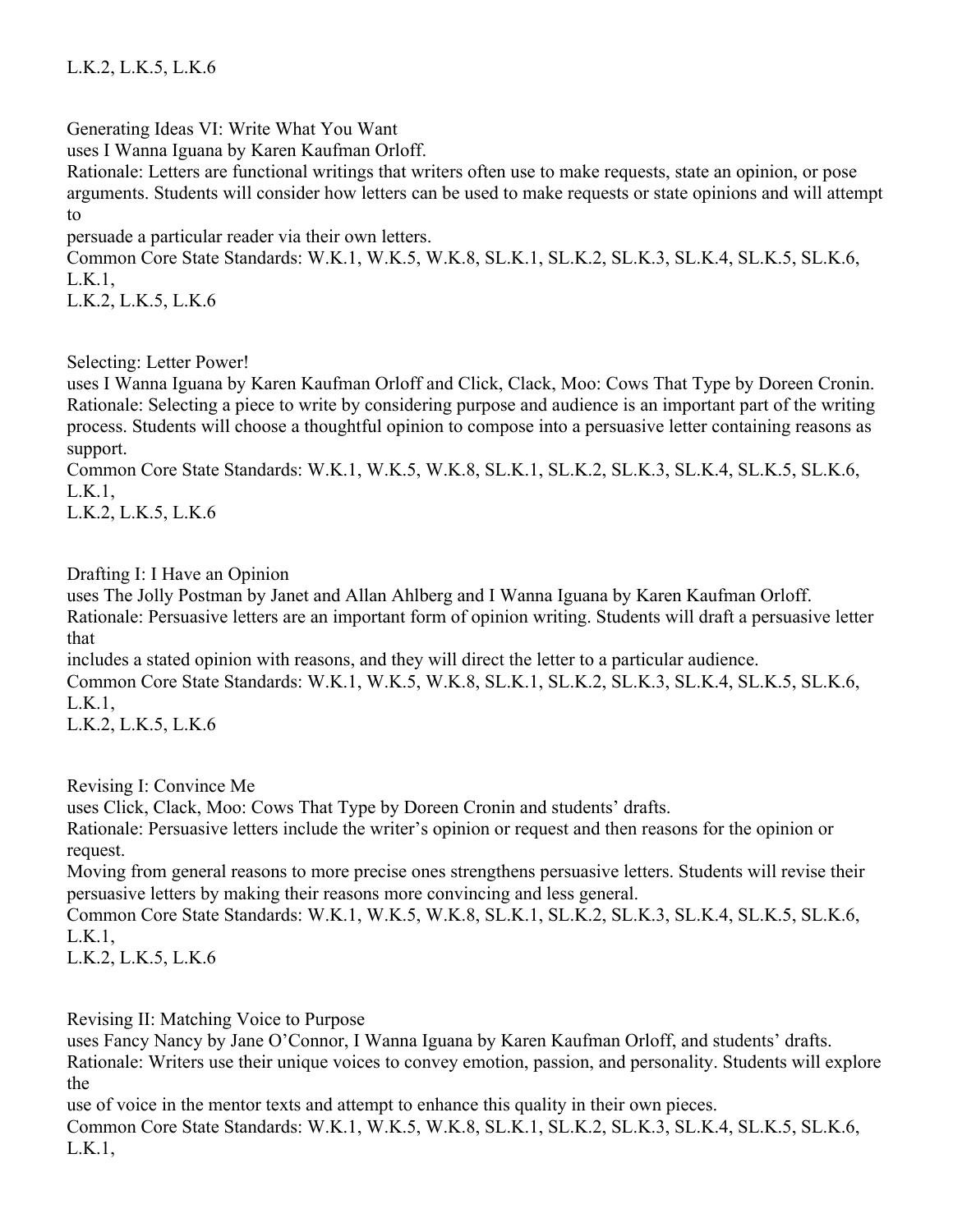L.K.2, L.K.4, L.K.5, L.K.6

Revising III: Add Details for Your Readers uses Bunny Cakes by Rosemary Wells and students' drafts. Rationale: All writers must consider the purpose of their piece and the needs of the audience for which it is intended. Students will add specific details to a previous draft to make their writing clearer. Common Core State Standards: W.K.1, W.K.5, W.K.8, SL.K.1, SL.K.2, SL.K.3, SL.K.4, SL.K.5, SL.K.6, L.K.1, L.K.2, L.K.4, L.K.5, L.K.6

Editing I: Check Your Commas

uses Click, Clack, Moo: Cows That Type by Doreen Cronin and students' drafts.

Rationale: Letter writers follow the conventional rules governing comma use in salutations and closings. Students

will edit copies of letters they have drafted to ensure correct comma use.

Common Core State Standards: W.K.1, W.K.5, W.K.8, SL.K.1, SL.K.2, SL.K.3, SL.K.6, L.K.1, L.K.2, L.K.5,  $L.K.6$ 

Editing II: Capitalize "I" and Other Important Names

uses I Wanna Iguana by Karen Kaufman Orloff and students' drafts.

Rationale: Writers capitalize the pronoun "I," the names of people and places, and other proper nouns. Students

will edit a final draft to ensure that they have correctly capitalized "I" and other important people and place names.

Common Core State Standards: W.K.1, W.K.5, W.K.8, SL.K.1, SL.K.2, SL.K.3, SL.K.6, L.K.1, L.K.2, L.K.5, L.K.6

Publishing I: Catch the Reader's Eye

uses The Jolly Postman by Janet and Allan Ahlberg and students' finished letters, notes, or cards. Rationale: Letter and card writers "publish" their pieces by sending them to their readers through the mail. Students will publish their letters, cards, and notes by addressing, decorating, and sending them to their readers.

Common Core State Standards: W.K.2, W.K.5, W.K.6, W.K.8, SL.K.1, SL.K.2, SL.K.3, SL.K.4, SL.K.5, SL.K.6,

L.K.1, L.K.2, L.K.5, L.K.6

Publishing II: What? Who? Why? (Optional)

uses Fancy Nancy by Jane O'Connor and students' Writing Folders.

Rationale: Writers select ideas with a specific purpose and audience in mind. Students will examine the functional

writings in their Writing Folders and select one to make public and publish.

Common Core State Standards: W.K.1, W.K.2, W.K.5, W.K.6, W.K.8, SL.K.1, SL.K.2, SL.K.3, SL.K.4, SL.K.5,

SL.K.6, L.K.1, L.K.2, L.K.5, L.K.6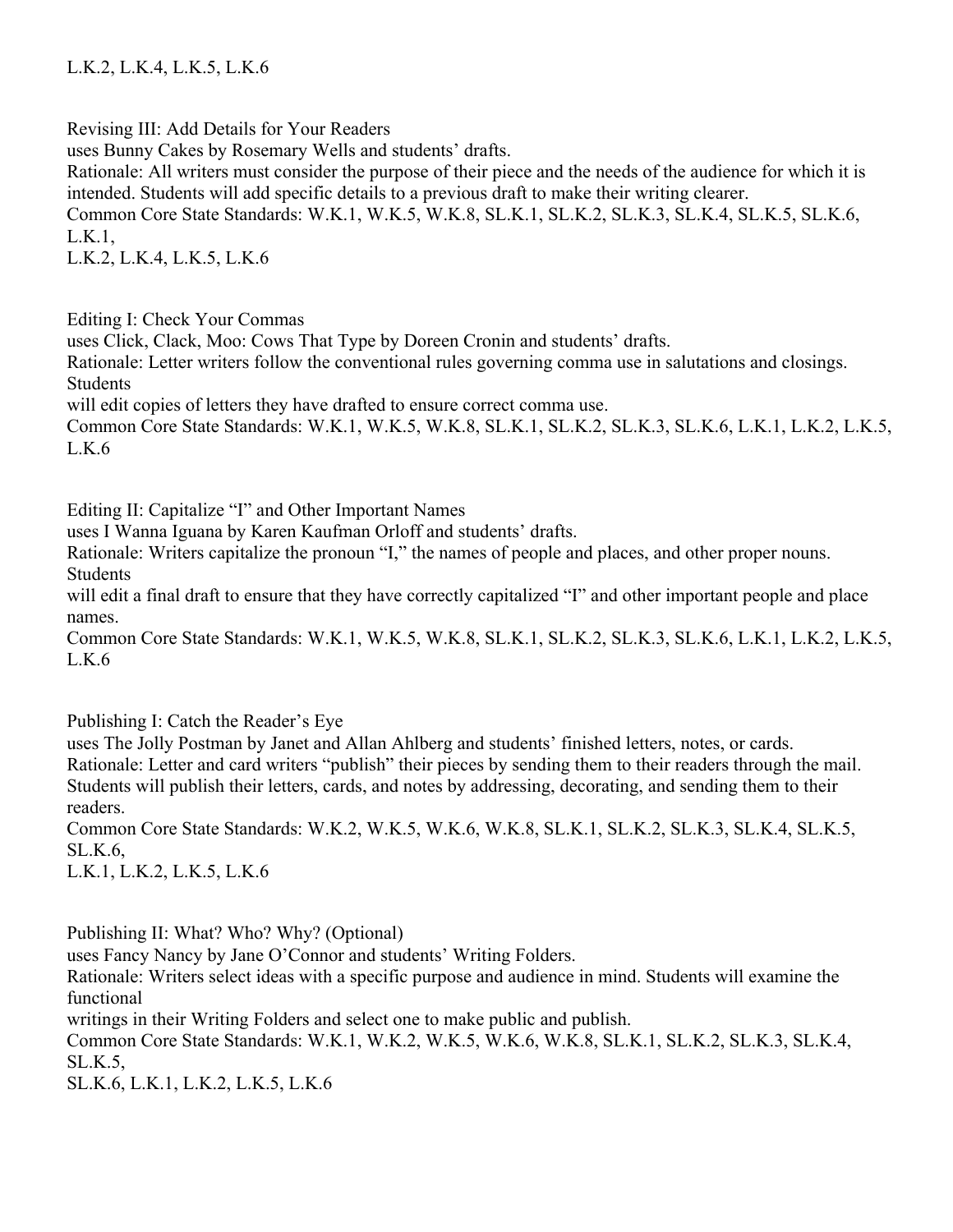# **Integration of career readiness, life literacies and key skills**

| CRP.K-12.CRP2  | Apply appropriate academic and technical skills.                                                                                 |
|----------------|----------------------------------------------------------------------------------------------------------------------------------|
| CRP.K-12.CRP4  | Communicate clearly and effectively and with reason.                                                                             |
| CAEP.9.2.4.A.3 | Investigate both traditional and nontraditional careers and relate information to personal<br>likes and dislikes.                |
| CAEP.9.2.4.A.4 | Explain why knowledge and skills acquired in the elementary grades lay the foundation for<br>future academic and career success. |
| CRP.K-12.CRP8  | Utilize critical thinking to make sense of problems and persevere in solving them.                                               |
| CRP.K-12.CRP6  | Demonstrate creativity and innovation.                                                                                           |

# **Technology and Design Integration**

Students will interact with the lessons using the Smartboard.

Utilize programs on the IPad.

Use websites to display literature in various ways for example [www.storylineonline.net](http://www.storylineonline.net/)

Observe and engage with SchoolTube videos.

Use of books on tape and listening center.

Use of Shutterfly Share Site.

Creation and publication of class created books.

| TECH.8.1.2.A.4 | Demonstrate developmentally appropriate navigation skills in virtual environments (i.e.,<br>games, museums).                           |
|----------------|----------------------------------------------------------------------------------------------------------------------------------------|
| TECH.8.1.2.A.2 | Create a document using a word processing application.                                                                                 |
| TECH.8.1.2.A.3 | Compare the common uses of at least two different digital applications and identify the<br>advantages and disadvantages of using each. |
| TECH.8.1.2.A.1 | Identify the basic features of a digital device and explain its purpose.                                                               |

# **Interdisciplinary Connections**

Mentor Texts and individual writing choices will incorporate social studies, math, science and other connections.

| SCI.K-ESS2-2 | Construct an argument supported by evidence for how plants and animals (including<br>humans) can change the environment to meet their needs. |
|--------------|----------------------------------------------------------------------------------------------------------------------------------------------|
| SCI.K-ESS3-3 | Communicate solutions that will reduce the impact of humans on the land, water, air,<br>and/or other living things in the local environment. |
| SCI.K-LS1-1  | Use observations to describe patterns of what plants and animals (including humans) need                                                     |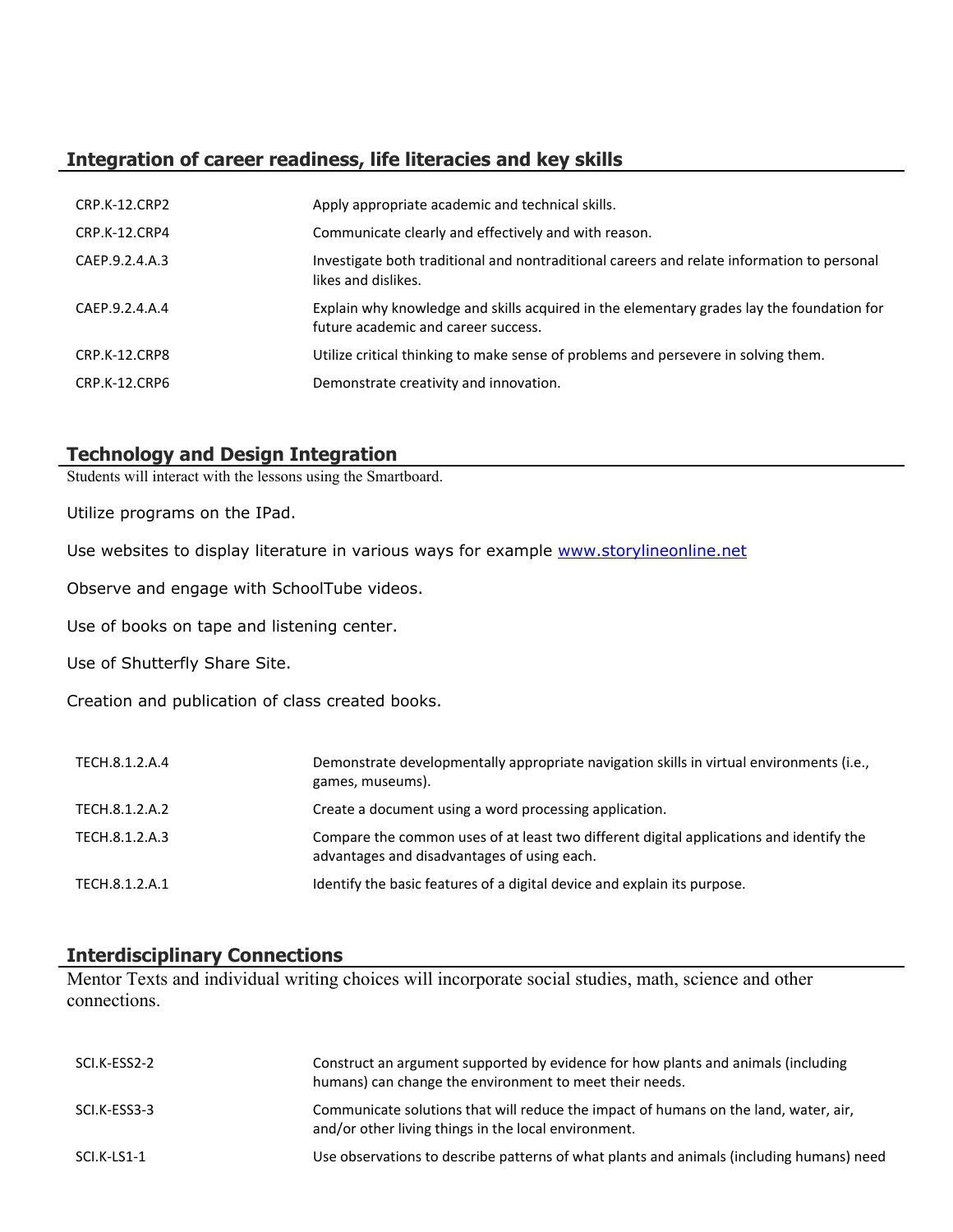|                 | to survive.                                                                                                                                |
|-----------------|--------------------------------------------------------------------------------------------------------------------------------------------|
| SOC.6.1.4.D.CS3 | Personal, family, and community history is a source of information for individuals about<br>the people and places around them.             |
| SCI.K-ESS3-1    | Use a model to represent the relationship between the needs of different plants or<br>animals (including humans) and the places they live. |

## **Differentiation**

- Understand that gifted students, just like all students, come to school to learn and be challenged.
- Pre-assess your students. Find out their areas of strength as well as those areas you may need to address before students move on.
- Consider grouping gifted students together for at least part of the school day.
- Plan for differentiation. Consider pre-assessments, extension activities, and compacting the curriculum.
- Use phrases like "You've shown you don't need more practice" or "You need more practice" instead of words like "qualify" or "eligible" when referring to extension work.
- Encourage high-ability students to take on challenges. Because they're often used to getting good grades, gifted students may be risk averse.

### **Definitions of Differentiation Components**:

- o Content the specific information that is to be taught in the lesson/unit/course of instruction.
- o Process how the student will acquire the content information.
- o Product how the student will demonstrate understanding of the content.
- o Learning Environment the environment where learning is taking place including physical location and/or student grouping

#### **Differentiation occurring in this unit:**

Students will be supported through differentation, based on needs and ability as individuals.

# **Modifications & Accommodations**

Refer to QSAC EXCEL SMALL SPED ACCOMMOCATIONS spreadsheet in this discipline.

#### **Modifications and Accommodations used in this unit:**

IEP accommodations, and individual instruction, as needed.

#### **Benchmark Assessments**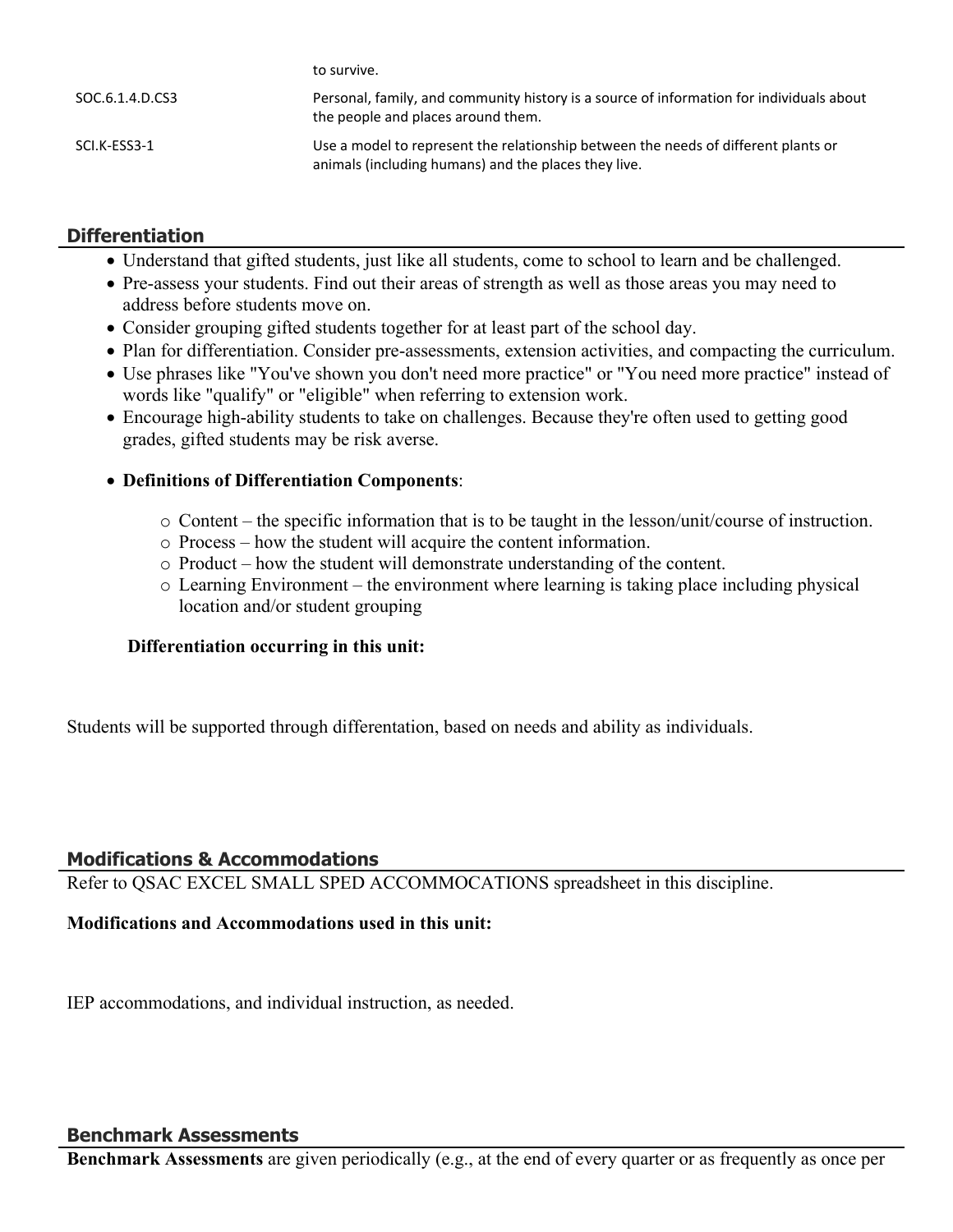month) throughout a school year to establish baseline achievement data and measure progress toward a standard or set of academic standards and goals.

#### **Schoolwide Benchmark assessments:**

Aimsweb benchmarks 3X a year

Linkit Benchmarks 3X a year

DRA

#### **Additional Benchmarks used in this unit:**

Self Assessment

**Conferences** 

Performance Check List

Teacher Observation

#### **Formative Assessments**

Assessment allows both instructor and student to monitor progress towards achieving learning objectives, and can be approached in a variety of ways. **Formative assessment** refers to tools that identify misconceptions, struggles, and learning gaps along the way and assess how to close those gaps. It includes effective tools for helping to shape learning, and can even bolster students' abilities to take ownership of their learning when they understand that the goal is to improve learning, not apply final marks (Trumbull and Lash, 2013). It can include students assessing themselves, peers, or even the instructor, through writing, quizzes, conversation, and more. In short, formative assessment occurs throughout a class or course, and seeks to improve student achievement of learning objectives through approaches that can support specific student needs (Theal and Franklin, 2010, p. 151).

#### **Formative Assessments used in this unit:**

**Discussion** 

Teacher conferences

Anecdotal records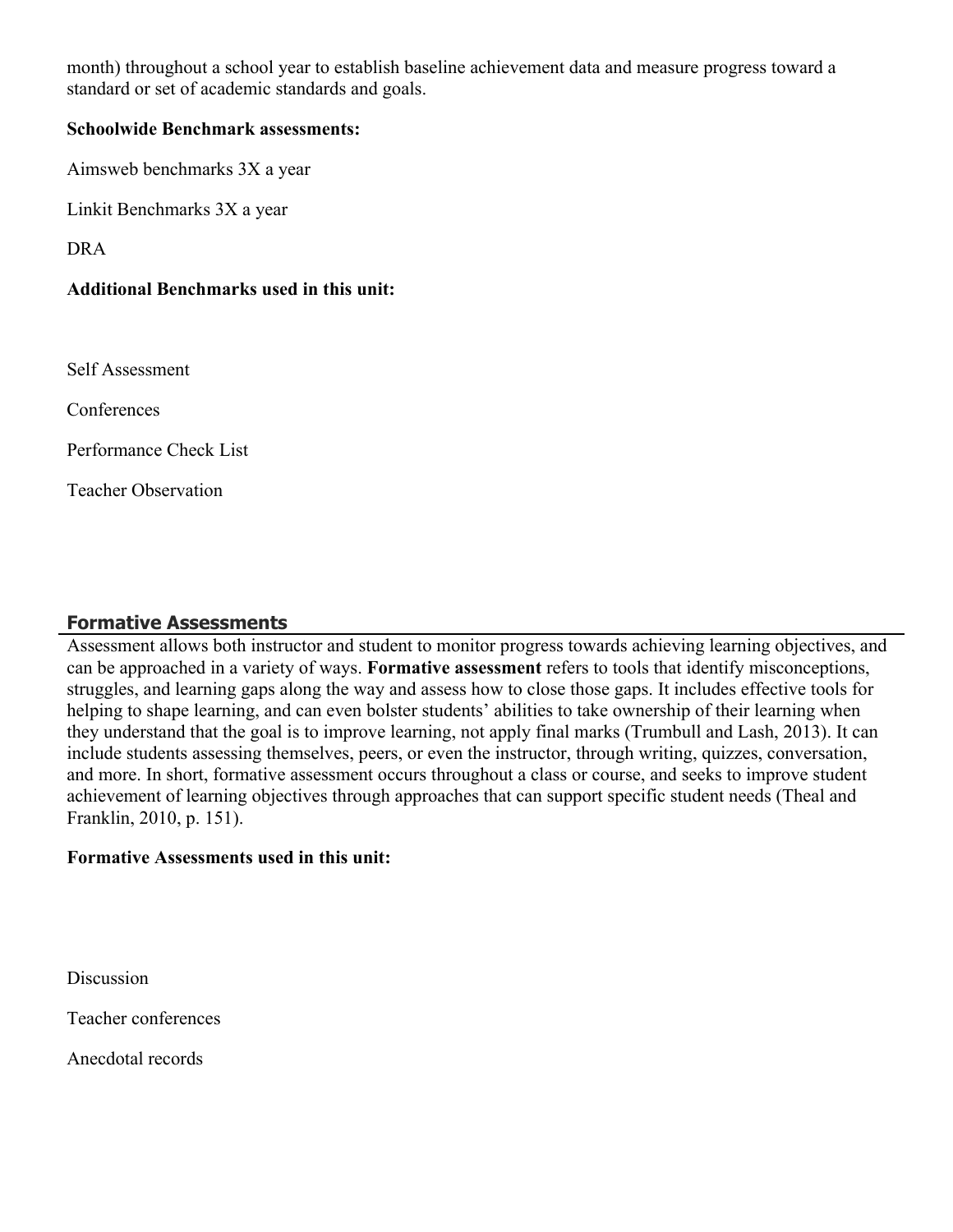#### **Summative Assessments**

**Summative assessments** evaluate student learning, knowledge, proficiency, or success at the conclusion of an instructional period, like a unit, course, or program. Summative assessments are almost always formally graded and often heavily weighted (though they do not need to be). Summative assessment can be used to great effect in conjunction and alignment with formative assessment, and instructors can consider a variety of ways to combine these approaches.

#### **Summative assessments for this unit:**

Student Self-Reflection - uses a self-reflection questionnaire.

Rationale: Writers use self-reflection to learn and grow and to make decisions about what kind of writing to try

next. Students will conduct a self-assessment to measure how they have grown as writers.

Final Writing Assessment

# **Instructional Materials**

Schoolwide, Inc. Unit materials.

Mentor Texts Bunny Cakes by Rosemary Wells Click, Clack, Moo: Cows That Type by Doreen Cronin Dear Bear by Joanna Harrison Dear Juno by Soyung Pak Fancy Nancy by Jane O'Connor I Wanna Iguana by Karen Kaufman Orloff The Jolly Postman or Other People's Letters by Janet and Allan Ahlberg My New York by Kathy Jakobsen We Are Best Friends by Aliki With Love, Little Red Hen by Alma Flor Ada